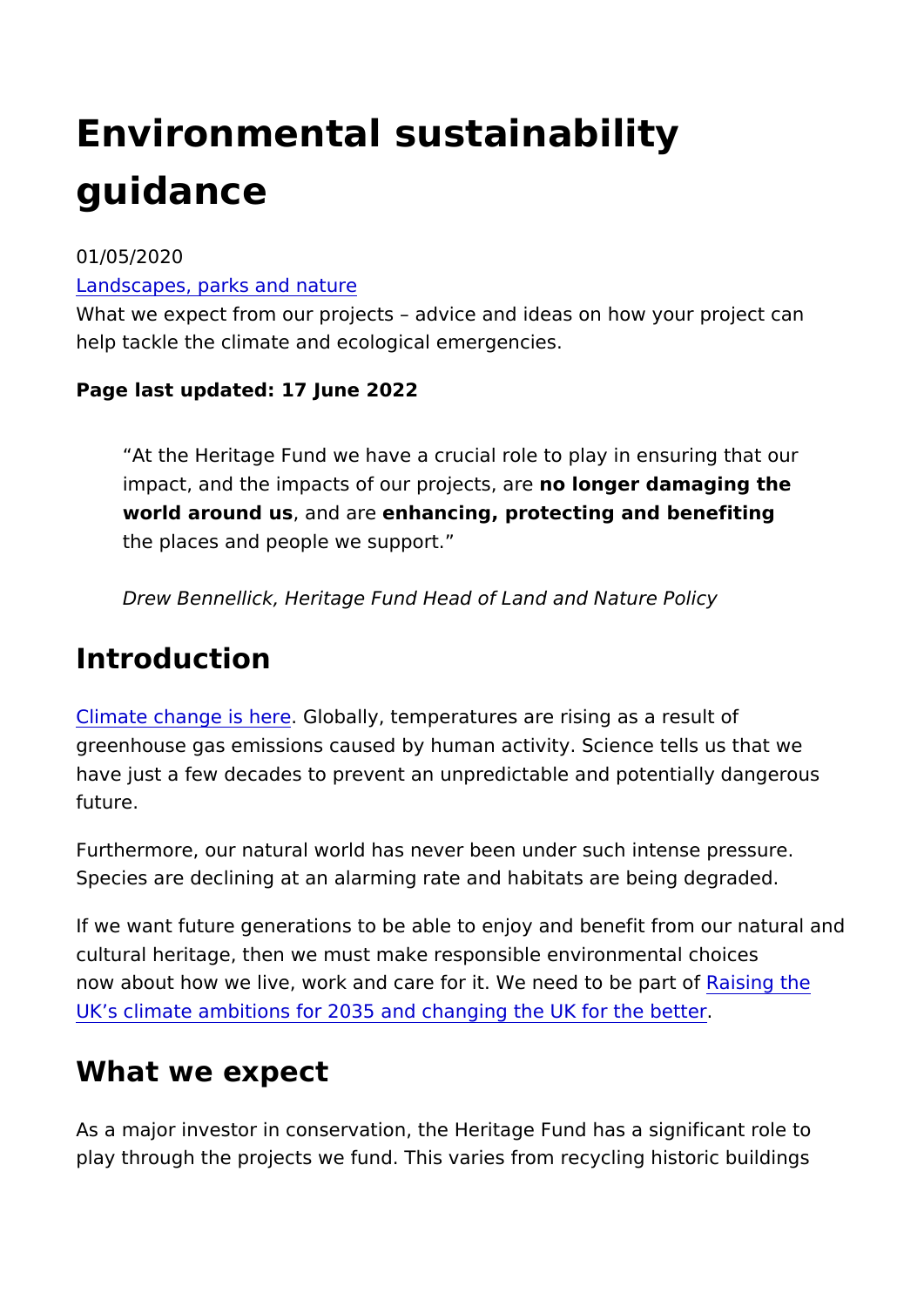with all their embodied energy to funding peatland conservation store of carbon.

We expect the hest standard senvironmental sustainability to be delivered by all the projects we fund.

We wanathl our projet ts their very best to help mitigate agains adapt to the effects of climate change and to help nature recov

We expect thighest standard senvironmental sustainability to be delivered by all the projects we fund.

We want all of our applicants and fad takninedess of heritage projects large and small to:

- limit any potential damage on the environment
- make a positive impact on the environment and particularly

Of course, projects must ensure that any environmental measur negative impact on your heritage.

Including environmental sustainability within your projects right beginning will mean your project is likely be more resilient, fin sustainable and have multiple benefits for people and communit

#### Fit for the Future

The National Lottery Heritage Fund is two forkithe with the Ip our applicants embed environmental sustainability within their proje

Fit for the Future is a UK-wide environmental sustainability net together organisations from the not-for-profit, heritage, public, commercial sectors to share ideas and knowledge.

What should you do?

- We recommend that all applicants join Fit for the Future. Th ensure your project achieves the very best standards for en sustainability assulation your application
- You can join six months in advance of submitting your appli include the mbership as ean eligible project cost in your appli Don't forget to calculate how many years' membership you w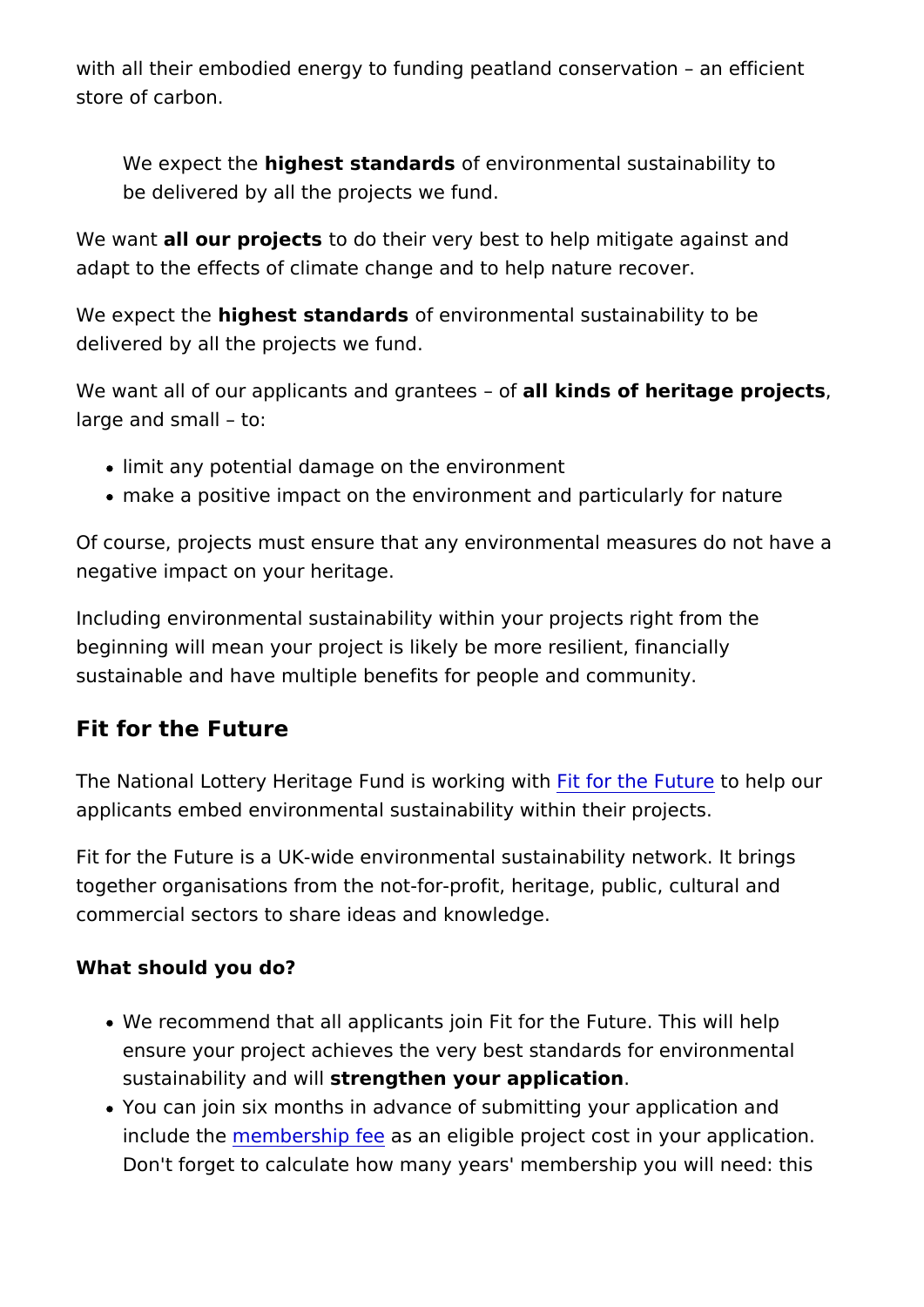fee will then be included in any grant.

• We cannot cover fees if your application is unsuccessful, if is already a member of Fit for the Future or if you joined in six months before submitting your application.

For further information, for earth forg.uk

## Where to start

Follow these three steps when putting together your application.

Step 1 Read the guidance below and do your own research befor planning: think locally, nationally, globally.

- What could your project achieve for the environment?
- . What are the possible negative environmental impacts it mig

Think short and long term: consider the whole lifecycle of any r or services used or created. For example, the journey from raw things become waste and beyond.

Step 2 Work from a baseline.

Start by setting a baseline of how things currently are.

Think about the improvements you want to make. How will you m progress? What are you going to measure and when?

Don t forget to think about the resources that might be needed project in future this is called "full life costing".

Step 3 Rethink your project if necessary.

Monitor progress and constantly review your project to make sure what you set out to achieve for the environment.

As your project progresses you may need to make adjustments t content or delivery plans. Please tell us if these changes might environmental benefits or increase negative environmental impa

Guidance, research and toolkits: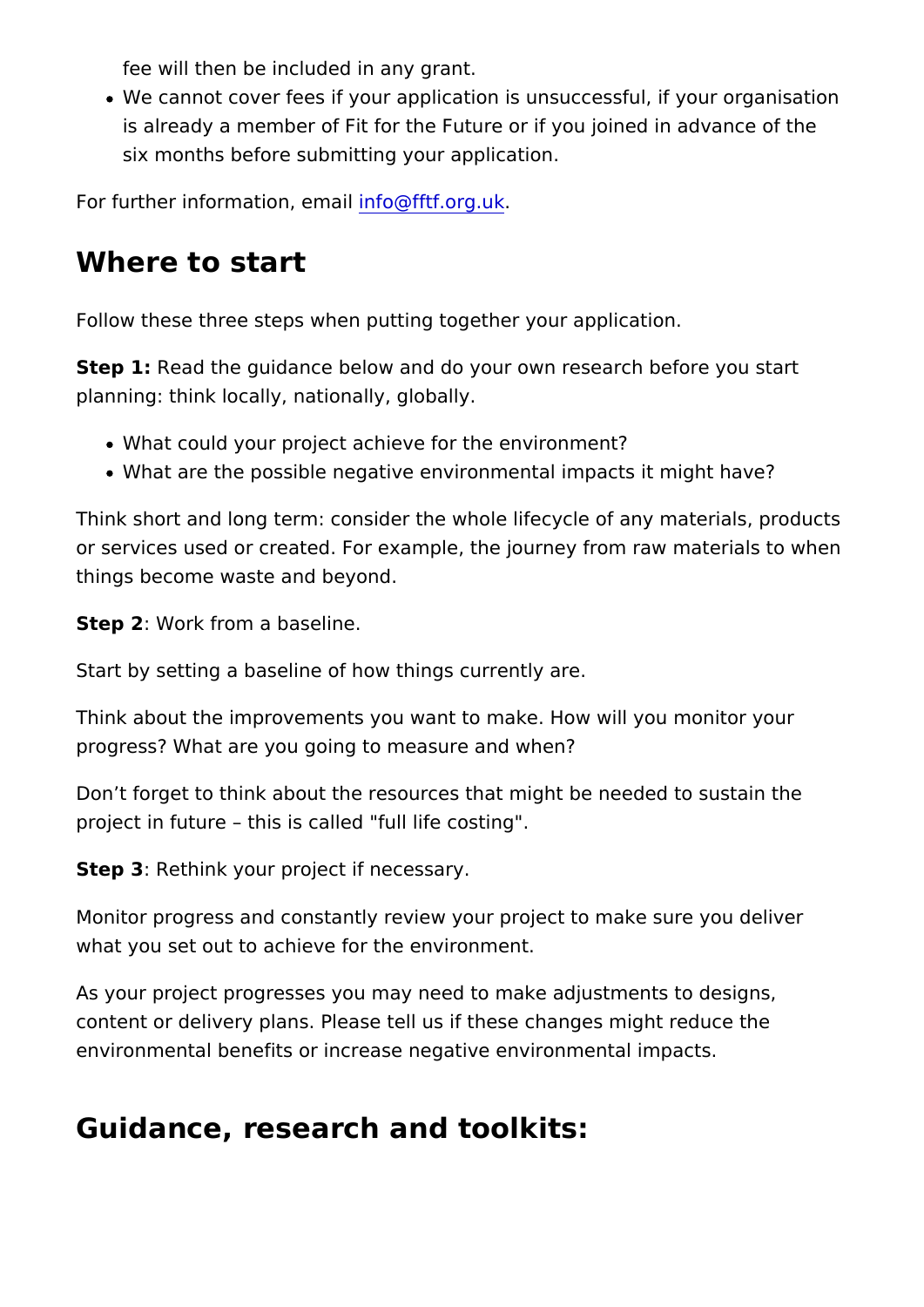Energy

We expect all projects we fund to think about their energy usage reduce or minimise it.

If energy usage is likely to increase as a result of your project you to buy renewable energy and/or to consider creating new er renewable technologies. If your energy use is likely to stay the should plan to further reduce it in future and consider buying re

Think about: What type and how much energy (electricity, gas, renewables etc) your project is likely to use, what it might cost save energy and money in future.

Useful links:

- . UK Government guide to energy metering foor dSnM Ensitoring
- . Ofgem guide to understanding your gas and electricity bill
- Carbon Trust Energy Benchmanokis M Esol
- [Historic Eng](https://historicengland.org.uk/advice/technical-advice/energy-efficiency-and-historic-buildings/)laEnndergy Efficiency and Historic Buildings
- [Guidance for Energy U](https://gov.wales/energy-service-public-sector-and-community-groups)se Wales
- [Energy efficient Scotland use](https://www.gov.scot/publications/energy-efficient-scotland-user-guide-small-and-medium-enterprises/)r guide SME
- [Monitoring and Metering your energy use](https://www.nibusinessinfo.co.uk/content/monitoring-and-metering-your-energy-use) Northern Ireland

2. How much carb<sub>o</sub>ons/CIO ely to be emitted as a result of the ener project will use. For larger projects you could calculate the gre emissions and your carbon footprint.

Useful links:

- UK Government small business user guide: how to measure [your greenhouse gas e](https://www.gov.uk/government/publications/small-business-user-guide-guidance-on-how-to-measure-and-report-your-greenhouse-gas-emissions)missions
- Carbon Trust Carbon Footprint Stælpcsultax cernergy saving
- [Carbon T](https://www.carbonfootprint.com/calculator1.html)[r](https://www.carbontrust.com/resources/tools/sme-tools-energy-saving/)ustee carbon calculatornsdividuals and small busine

3. What energy-efficiency measures you could plan. How might monitor them?

Useful links:

- [Energy Saving Trust energy-savi](https://energysavingtrust.org.uk/home-energy-efficiency/energy-saving-quick-wins)ng quick wins
- [Carbon Trust better business guide t](https://www.carbontrust.com/resources/better-business-guide-to-energy-saving)o energy saving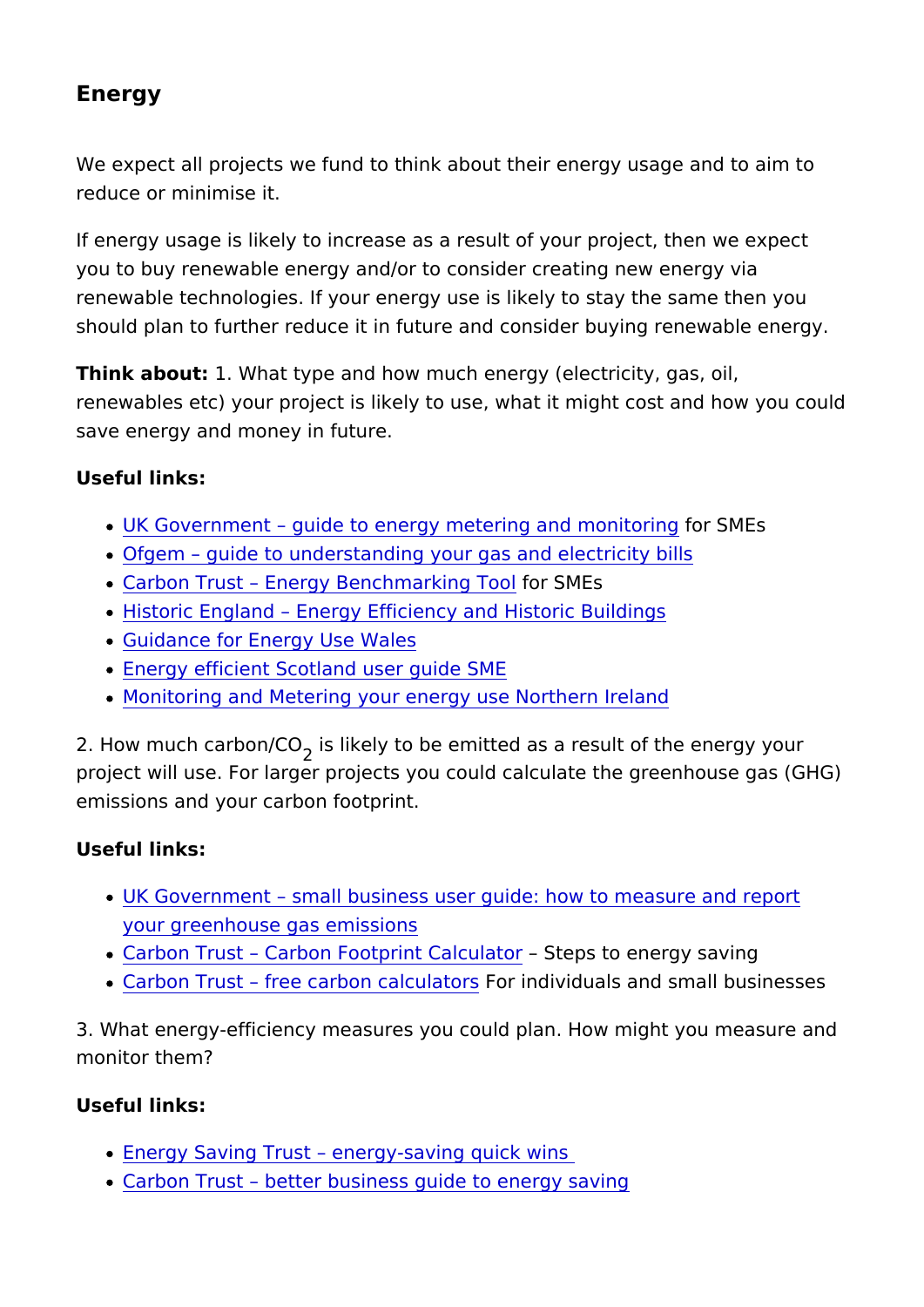- [Carbon Trust buildings energy ef](https://www.carbontrust.com/resources/building-fabric-guide)ficiency guide
- [Carbon Trust office energy effi](https://www.carbontrust.com/resources/office-energy-efficiency-guides)ciency guides

4. Whether your project could generate renewable energy and/o renewable energy.

Remember that if the Heritage Fund supports the creation of ren cannot be sold back to the National Grid or others for income.

Useful links:

- [Ofge](https://www.ofgem.gov.uk/environmental-programmes)[m](https://www.carbontrust.com/resources/office-energy-efficiency-guides) [Environmental Prog](https://www.ofgem.gov.uk/environmental-programmes)rammes
- [UK Governm](https://www.gov.uk/guidance/community-energy)[e](https://www.carbontrust.com/resources/office-energy-efficiency-guides)crotm munity energy guid anguide aimed at local groups who are interested in setting up a community energy
- [Carbon T](https://www.carbontrust.com/resources/guides/renewable-energy-technologies/renewable-energy-and-combined-heat-and-power-chp/)[ru](https://www.carbontrust.com/resources/office-energy-efficiency-guides)msetnewable energy guide

5. Some energy-using equipment such as lighting, heating, cool renewable technologies may be eligible for a tax break and/or f

Useful links:

- . [Enhanced Capital Allowance Scheme for energy-](https://www.gov.uk/government/publications/enhanced-capital-allowance-scheme-for-energy-saving-technologies)saving techn
- [Carbon Trust SME guide to financing e](https://www.carbontrust.com/resources/sme-guide-to-financing-energy-efficiency-projects)nergy efficiency

Nature

We expect all projects we fund to make a positive contribution the UK.

Every project should aim to improve nature, for example by:

- including nesting boxes for bat and birds
- creating a wildlife pond
- converting grass areas to meadows
- planting trees
- providing places for people to enjoy nature
- avoiding the use of chemicals and using natural solutions in

Unavoidable loss of nature

In some circumstances, your project may require the loss of nat by removing trees or hedges, paving over grass or planted area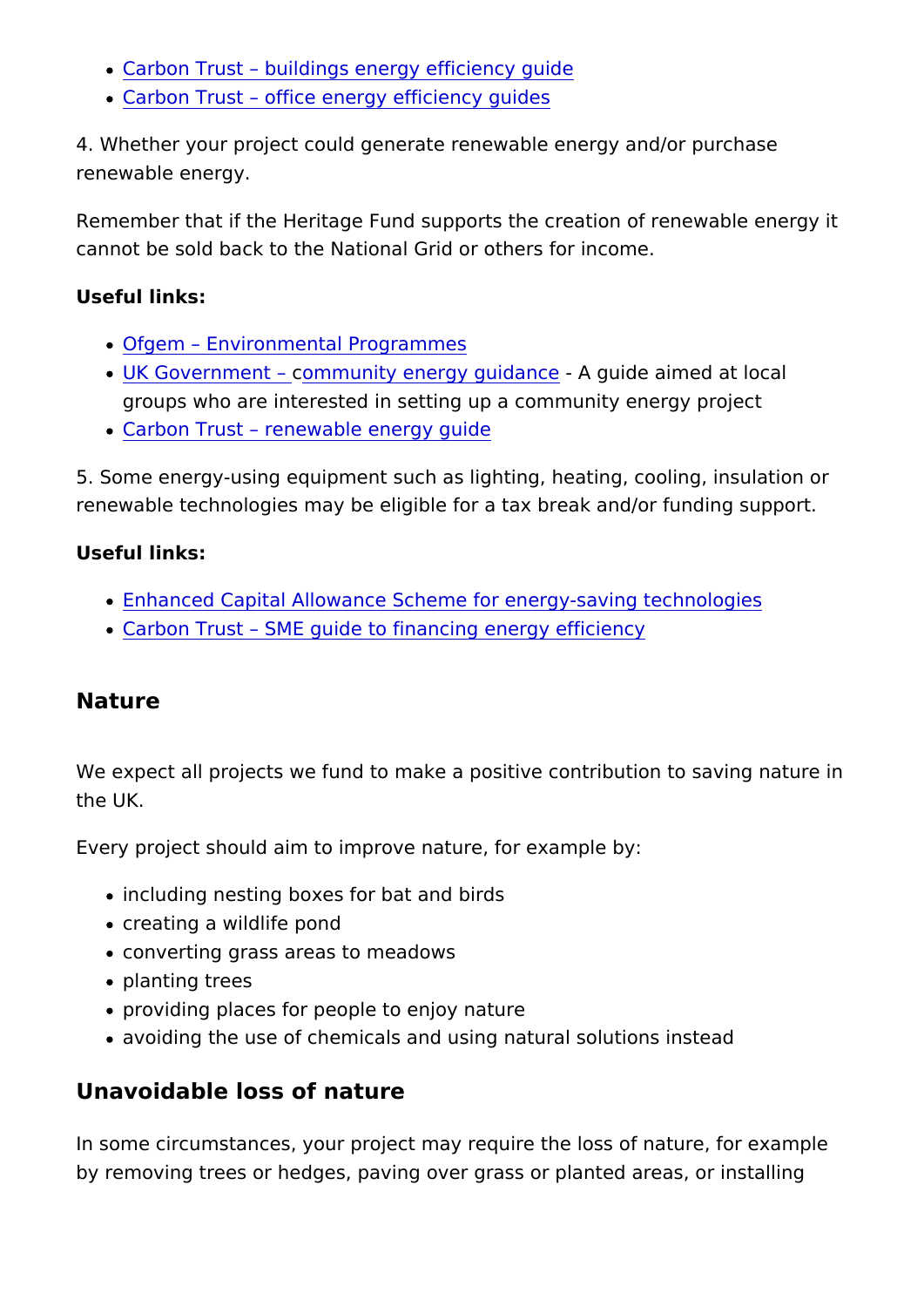new lighting.

If that is the case, we need to understand why this action is un will expect the loss to be compensated for with, for example: ne on or off site, a reduction in other areas of hard surfacing or c habitats for wildlife.

Think about:

1. What impact your project will have on habitats, species and greenness of your site.

Useful links:

- The National Lottery Heritage Fund 10 ways to make a diff [natural w](https://www.heritagefund.org.uk/stories/10-ways-to- help-make-difference-to-the-natural-world)orld
- [State of UK Natur](https://www.rspb.org.uk/our-work/state-of-nature-report/)e report
- [The Wildlife Trusts in-depth informa](https://www.wildlifetrusts.org/habitats)tion on habitats
- [RSPB creating a Biodiversit](https://www.rspb.org.uk/fun-and-learning/for-teachers/schools-wild-challenge/activities/biodiversity-action-plan/)y Action Plan

2. Are there any protected or designated sites or species on or project? If so you will need to show us you understand why they and how they will be protected.

Some may also be protected by law and it is your responsibility comply with any legal requirements.

Useful links:

- [Protected sites and specie](https://www.gov.uk/topic/planning-development/protected-sites-species)s in the UK
- [Species which can be protected in](https://data.jncc.gov.uk/data/5a38cbe2-4765-489e-a0a8-038132fc15d1/Protected-marine-bird-species-SPAs.pdf) Marine SPAs?
- [A brief guide to nature de](https://www.rspb.org.uk/our-work/our-positions-and-casework/our-positions/safeguarding-wildlife-sites/nature-designations/)signations
- [Scotland s protected areas](https://www.nature.scot/professional-advice/protected-areas-and-species/protected-areas/national-designations/national-scenic-areas) and species
- [Wales protected areas of la](https://naturalresources.wales/guidance-and-advice/environmental-topics/wildlife-and-biodiversity/protected-areas-of-land-and-seas/types-of-protected-areas-of-land-and-sea/?lang=en)nd and sea
- [Northern Ireland prote](https://www.daera-ni.gov.uk/landing-pages/protected-areas)cted area

3. Whether your project could help to reconnect people to natur

Connecting people to nature not only helps communities to value also helps to improve people s physical and mental health and

Useful links:

[Wildlife Trusts Bringing people c](https://www.wildlifetrusts.org/closer-to-nature)loser to nature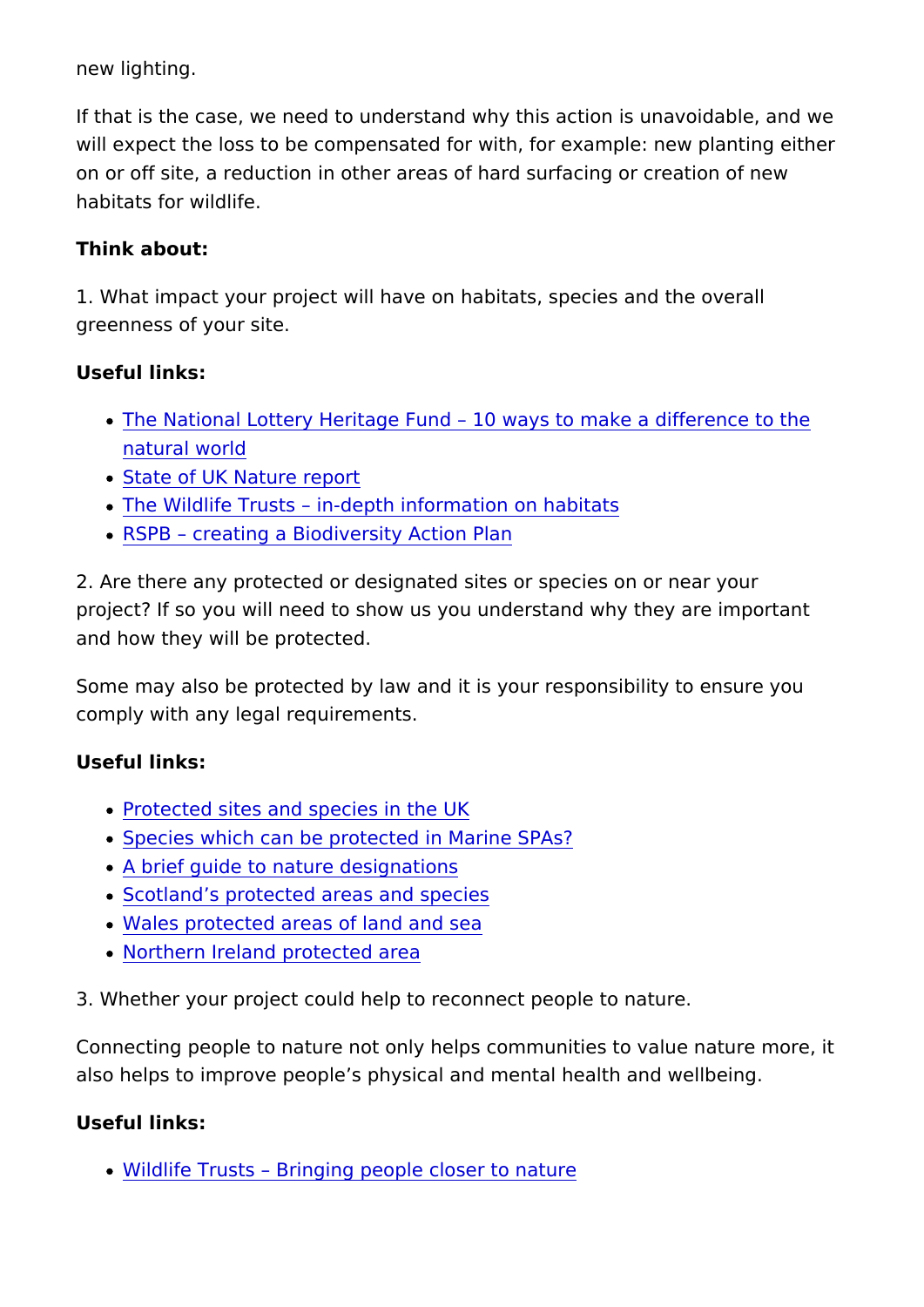- [Woodland Trust adventures for child](https://www.woodlandtrust.org.uk/visiting-woods/things-to-do/children-and-families/)ren and families
- [Europarc webinar connecting peo](https://www.europarc.org/news/2019/05/webinar-connecting-people-nature/)ple & nature
- [Mind nature and ment](https://www.mind.org.uk/information-support/tips-for-everyday-living/nature-and-mental-health/how-nature-benefits-mental-health)al health
- [The social benefits of urban g](https://www.heritagefund.org.uk/publications/space-thrive)reen spaces
- [How green spaces can improve o](https://www.heritagefund.org.uk/blogs/how-green-space-improve-our-wellbeing)ur wellbeing

4. Some habitats and species are protected by law find out if project or site area.

[Wildlife Trusts UK W](https://www.wildlifetrusts.org/uk-wildlife-law)ildlife Law

5. Is your project aligned with current developments in valuing natural environment?

• Ecosystems Knowledge Network helping to understand the [nature across](https://ecosystemsknowledge.net/about) the UK

Resources and materials

We expect all projects we fund to consider how natural resource and timber are used. Please avoid using materials that might ha impacts on the environment.

Timber

All timber used in your project must be from a sustainable sour Forest Stewardship Council (FSC). We may ask you to provide c

Construction materials

Stone, brick and materials such as gravels should ideally be re sourced, even if costs may be higher.

Think about:

- 1. Using only FSC-certified timber.
	- [What is FSC-certifie](https://www.fsc-uk.org/en-uk/about-fsc/what-is-fsc)d timber?

2. The key materials your project will use and where they will c includes plastics, paper, wood, glass, metal, plants and soil im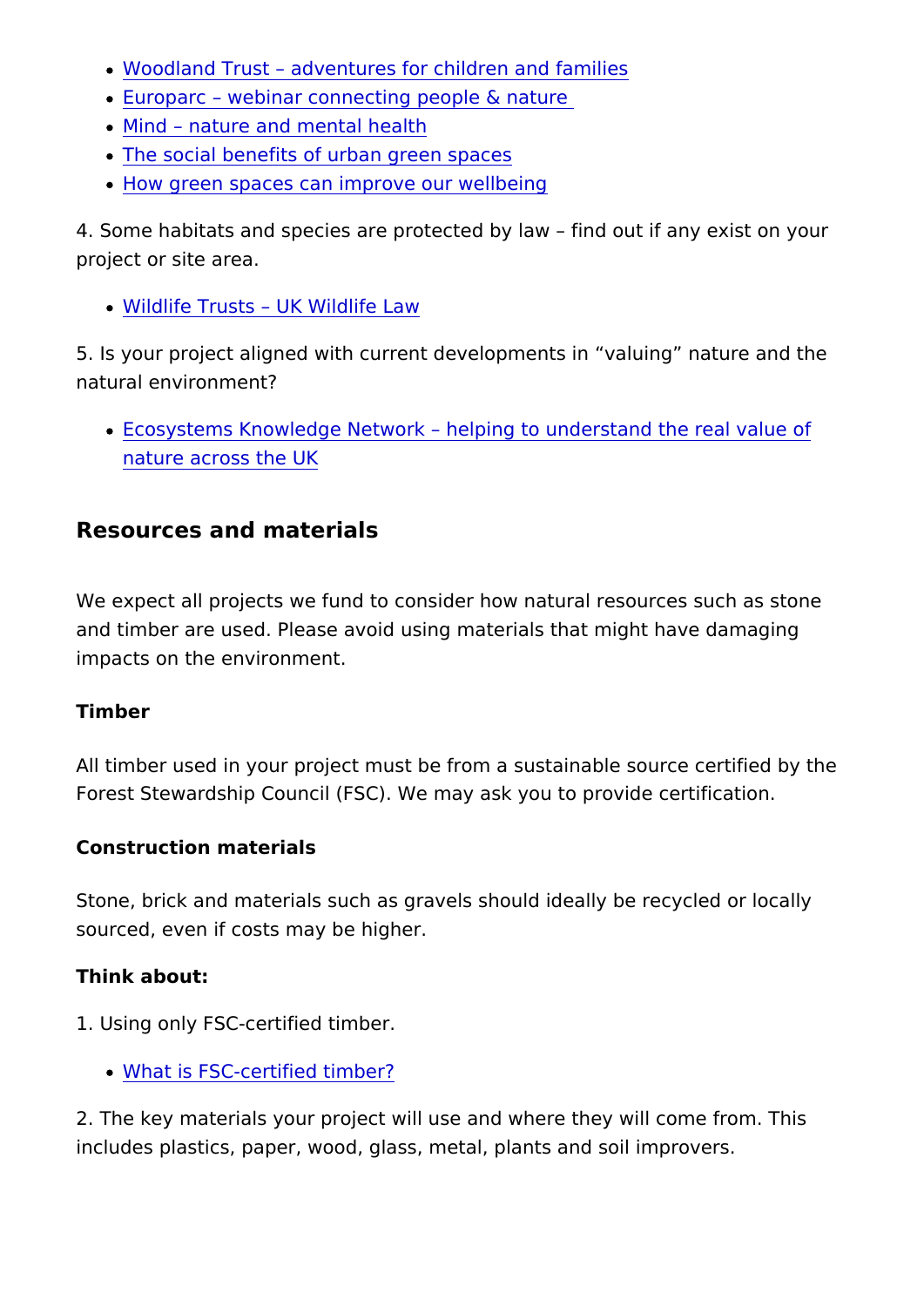You may need skilled staff and/or consultants.

- [Sustainable materials for c](https://www.designingbuildings.co.uk/wiki/Sustainable_materials_for_construction)onstruction
- [Eco-friendly Building](https://www.smartcitiesdive.com/news/most-eco-friendly-building-materials-world-bamboo-cork-sheep-wool-reclaimed-metal-wood/526982/) Materials
- [Historic Eng](https://historicengland.org.uk/advice/technical-advice/buildings/building-materials-for-historic-buildings/)laMhadterials for historic building repairs

#### Plastics

Many types of plastic take over 400 years to decay, they pollute environment and are filling up landfill sites.

Try to reduce plastic usage by avoiding single-use plastics.

We encourage all projects to reduce plastic usage by:

- avoiding single-use plastics
- ordering in bulk to reduce packaging
- only using plastics that can be recycled efficiently
- carrying out audits to check the amount and types of plastic

We will not support projects that include installing artificial grass plants. Specialist play safety surfacing and professional sports allowed.

Soils and peat

We expect all projects we fund to protect soils and not to use a horticultural or landscape purposes. Soil is a precious resource water, provides essential nutrients to our forests and crops, an the Earth's temperature as well as many of the important green

Think about: 1. Will your project involve stripping, removing or Useful links

- [Soil Association Save Our S](https://www.soilassociation.org/our-campaigns/save-our-soil/)oil campaign
- [Defra managing soil on const](https://assets.publishing.service.gov.uk/government/uploads/system/uploads/attachment_data/file/716510/pb13298-code-of-practice-090910.pdf)ruction sites

2. Ensuring any plants or trees you buy are grown in compost th contain peat. How will you check? We may ask for proof that all and trees have been grown on non-peat-based composts.

[Plantlife Why we need to keep pea](https://www.plantlife.org.uk/uk/our-work/campaigning-change/why-we-need-to-keep-peat-in-the-ground-and-out-of-our-gardens)t in the ground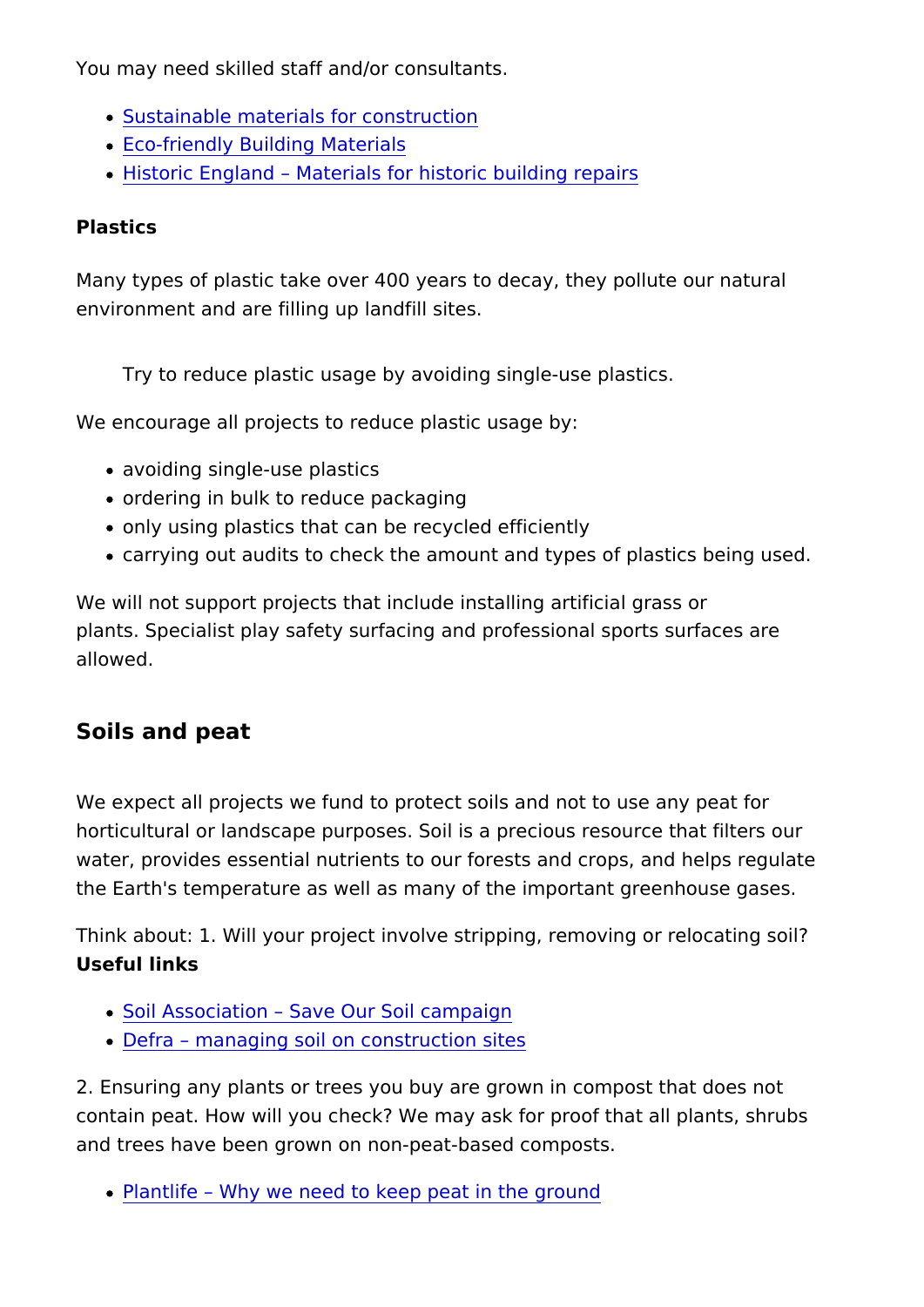- [Royal Horticultural Society Horticult](https://www.rhs.org.uk/advice/profile?pid=441)ure without peat
- [Protecting our Pe](http://www.littlegreenspace.org.uk/features/Protecting-our-peatlands.html)atlands
- [UK Peatla](https://www.iucn-uk-peatlandprogramme.org/about-peatlands)nds

Tree planting

For projects that involve tree planting, it is important to source stock, preferably grown in the UK to reduce the risk of introduc harmful plant pests and diseases.

We would encourage the use of plants from Plant Healthy certif where possible. Plant Healthy is a certification scheme designe people who grow and handle plants have suitable biosecurity st

• [Plant Hea](https://planthealthy.org.uk/certification)lChey tification Scheme

Transport

We expect all projects we fund to consider how they can reduce environmental impacts of people travelling to work, volunteer a project.

Think about: How people will get to your project.

Can you encourage them to use public transport, car share, cyc

- [How to create a green t](https://www.eta.co.uk/environmental-info/green-travel-plans/)ravel plan
- [Netre](https://www.netregs.org.uk/environmental-topics/air-pollution/reducing-vehicle-emissions/)[g](https://www.gov.uk/dispose-hazardous-waste)sreducing vehicle emissions
- [Energy Saving](https://energysavingtrust.org.uk/transport)Ttwas tel advice for greener journeys

2. Parking.

Who will it be for, and how many spaces? Could you encourage share or use alternative forms of travel?

Think about how the car park will be surfaced. Will water be all away naturally rather than via drains?

[Netregs environmental guidance f](https://www.netregs.org.uk/environmental-topics/transport/car-parking/)or car parking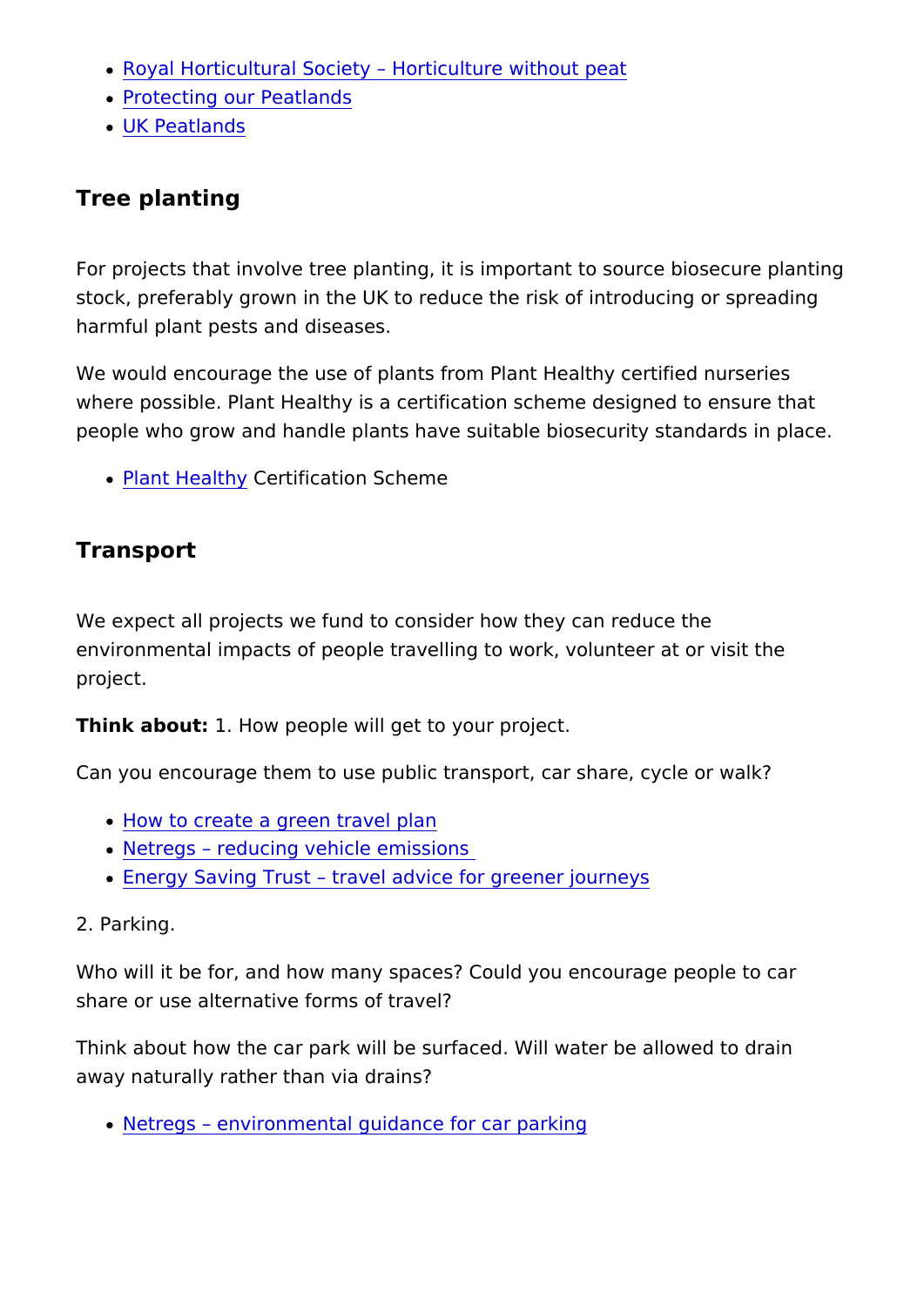3. Whether your project will require purchase of a vehicle. If ye much CO²e is will emit?

- [transport carbon footprint](https://calculator.carbonfootprint.com/calculator.aspx?tab=4) calculator
- [UK Government advice on grants for](https://www.gov.uk/plug-in-car-van-grants) plug-in vehicles

4. Ways to reduce transport usage within your organisation.

For example:

- staff car share schemes
- offering incentives not to drive every day
- subsidised public transport
- having a home-based project team using virtual meetings

Useful links:

- [Resurge](https://www.resurgence.org/resources/carbon-calculator.html)[n](https://www.netregs.org.uk/environmental-topics/transport/car-parking/)cearbon footprint calculator
- [Energy Saving Trust Low Ca](https://energysavingtrust.org.uk/low-carbon-travel/)rbon Travel
- · [UK Governm](https://www.gov.uk/government/publications/cycle-to-work-scheme-implementation-guidance)[ent](https://www.gov.uk/government/publications/cycle-to-work-scheme-implementation-guidance) cle to work scheme
- **[Sustra](https://www.sustrans.org.uk/about-us/)[n](https://www.netregs.org.uk/environmental-topics/transport/car-parking/)salternative idea[s](https://www.sustrans.org.uk/about-us/) to car use**

#### Waste

We expect all projects we fund to consider the amount and type produced both during and after the project. All projects should reduce and recycle any waste.

Think about: Depending on your project and organisation, waste from construction, old electrical and electronic goods, green was timber, plastics etc.

Try to calculate how many kilogrammes or tonnes of waste your potentially create and how much of that cannot be recycled.

[UK Government how to classif](https://www.gov.uk/how-to-classify-different-types-of-waste)y your waste

2. The cost of getting rid of waste and how much you could sav Some types of waste also have value.

[Letsrecycle recycling mat](https://www.letsrecycle.com/prices/)erial prices

3. What type and how much hazardous waste your project might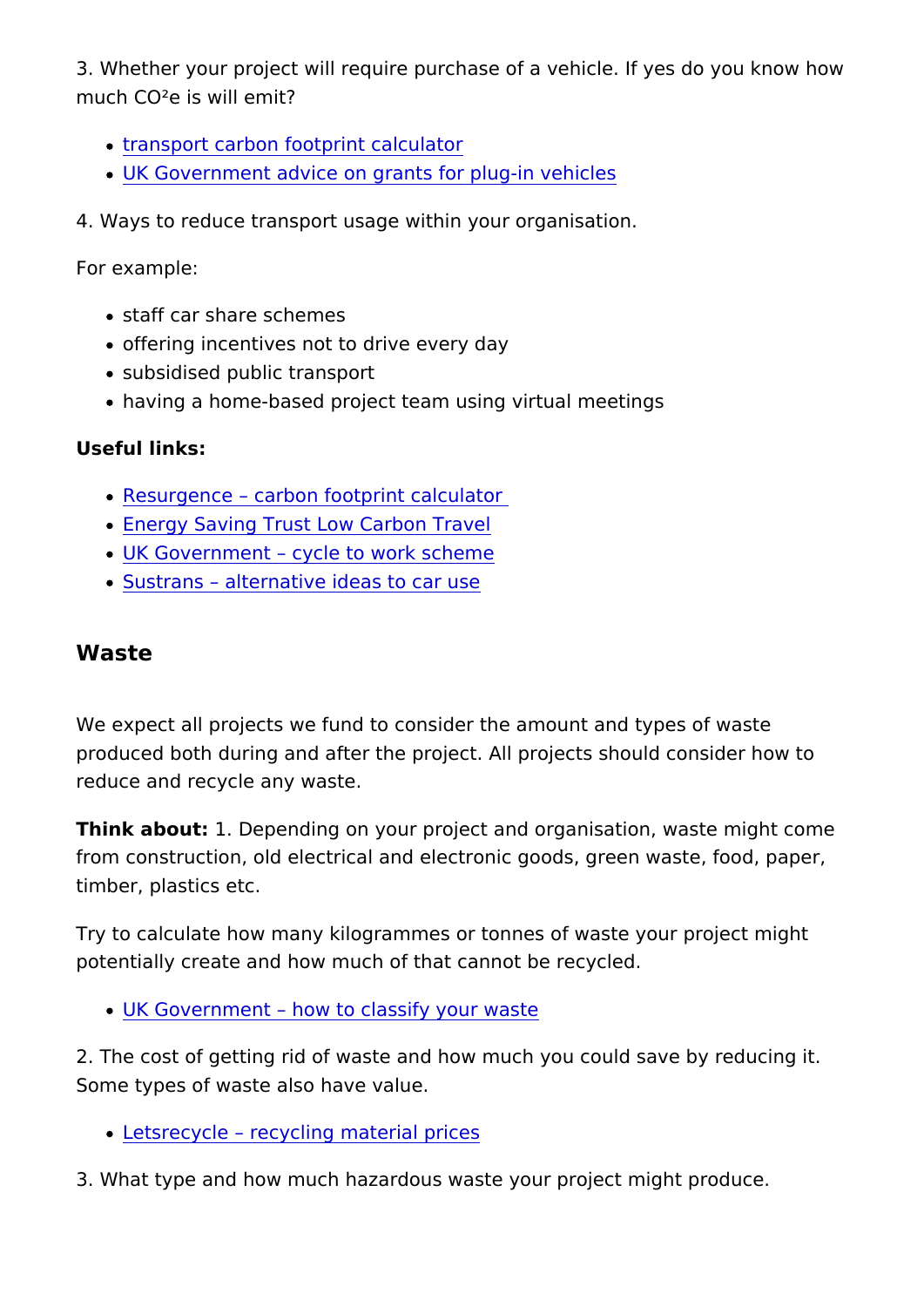[How to tell if your waste i](https://www.gov.uk/dispose-hazardous-waste)s hazardous

4. How you can reduce your project s waste.

Consider the five waste hierarchy principles of waste elimination, reuse, recycling or recovery. It can also help contribute to the circular economy while saving your project and organisation m

Useful links:

- [UK Government waste hierarc](https://www.gov.uk/government/publications/guidance-on-applying-the-waste-hierarchy)hy guidance
- [Recycle](https://www.recyclenow.com/?_ga=2.40995687.438370644.1567167544-1996290180.1402676790) [n](https://www.gov.uk/dispose-hazardous-waste)ogwide to what you can recycle and where
- [Guide to waste electrical and electr](http://www.environmentlaw.org.uk/rte.asp?id=245)onic equipment
- [Wrap Opportunities for recycling an](https://wrap.org.uk/collections-and-reprocessing#issues)d reprocessing
- [Wra](http://www.wrap.org.uk/sites/files/wrap/Operational Waste Guidance.pdf)[p](https://www.gov.uk/dispose-hazardous-waste) [waste management in offic](http://www.wrap.org.uk/sites/files/wrap/Operational Waste Guidance.pdf)e buildings
- . [Ellen MacArthur Fou](https://www.ellenmacarthurfoundation.org/circular-economy/concept)[ndation](https://www.ellenmacarthurfoundation.org/circular-economy/concept) ing waste out: what is a circular [econom](https://www.ellenmacarthurfoundation.org/circular-economy/concept)y?
- [WW](https://www.wwf.org.uk/updates/ten-tips-reduce-your-plastic-footprint)[F](https://www.gov.uk/dispose-hazardous-waste) [ten tips to reduce your plas](https://www.wwf.org.uk/updates/ten-tips-reduce-your-plastic-footprint)tic footprint

Water

We expect all projects we fund to consider how they use water reduce or minimise water usage. We also expect projects to con recycling, saving and utilising rainwater, and installing sustain schemes.

Think about:

1. How much the project will spend on water propesion naund disp

What is the likely volume (in litres) that will be used and return

Useful links:

- [UK Governm](https://www.gov.uk/water-and-sewerage-rates-for-businesses)ewater and sewerage rates for businesses and [organisat](https://www.gov.uk/water-and-sewerage-rates-for-businesses)ions
- [Ofwa](https://www.ofwat.gov.uk/nonhouseholds/yourwaterbill/)[t](https://www.ofwat.gov.uk/nonhouseholds/yourwaterbill/)  [understanding your non-domes](https://www.ofwat.gov.uk/nonhouseholds/yourwaterbill/)tic water bill
- [Netre](https://www.netregs.org.uk/environmental-topics/water/water-use-and-efficiency/analyse-how-much-water-you-use/)[g](https://www.gov.uk/dispose-hazardous-waste)sanalyse how much water you use

2. How you could use water-saving measures.

Useful links: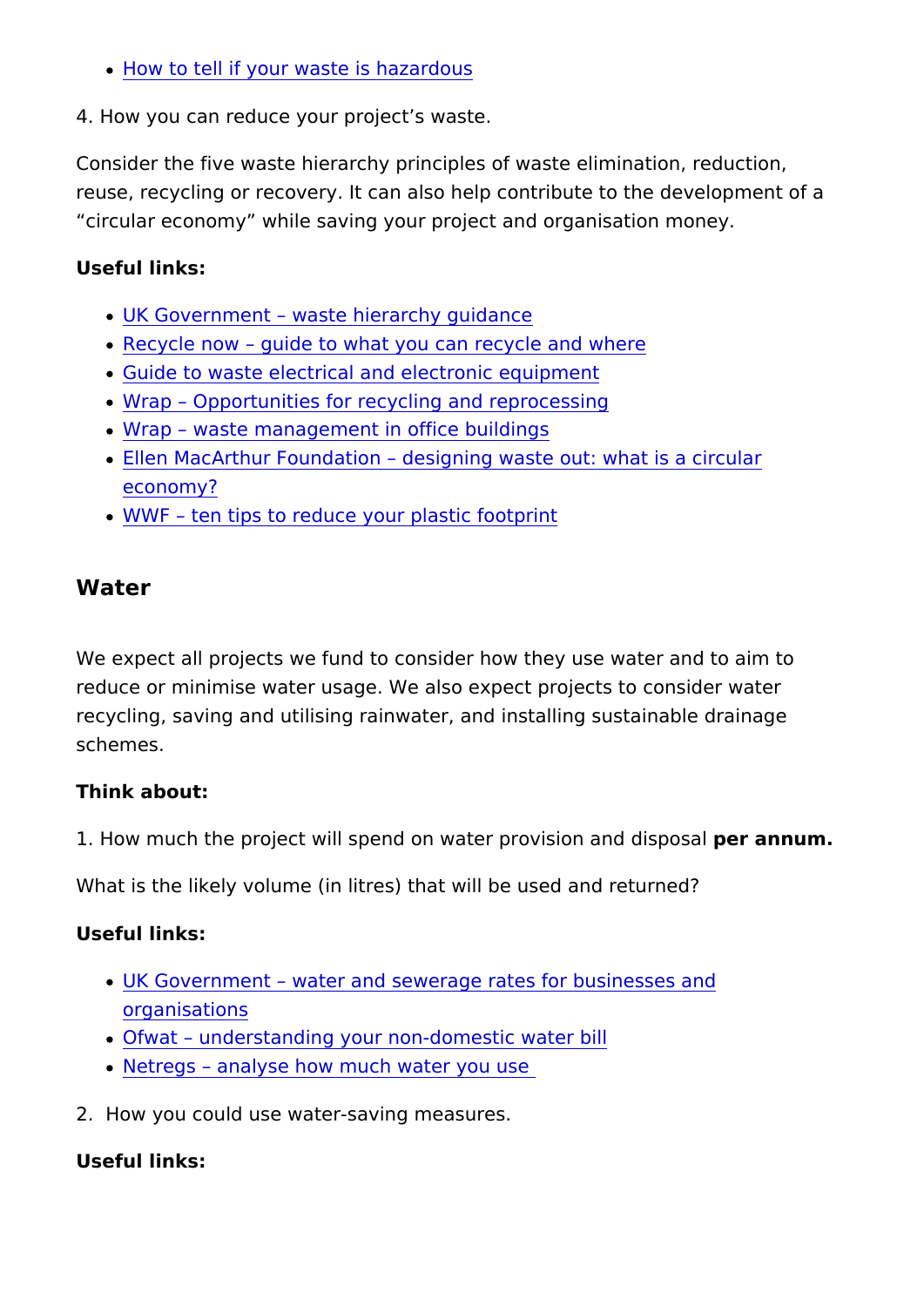- [Guide to improving water](https://www.resourceefficientscotland.com/sites/default/files/10-Step Good Practice Water Guide Resource Efficient Scotland.pdf) efficiency
- [CIWE](https://www.ciwem.org/assets/pdf/Policy/Reports/Water-Efficiency.compressed.pdf)[M](https://www.ciwem.org/assets/pdf/Policy/Reports/Water-Efficiency.compressed.pdf) Domestic Water Efficiency
- [Waterwi](https://waterwise.org.uk/save-water/)seave water

3. Whether there any opportunities to reuse water or enhance w

Useful links:

- **[Environment Ag](https://sswm.info/sites/default/files/reference_attachments/ENVIRONMENT AGENCY 2011 Greywater for Domestic Users.pdf)egcey water reuse**
- [Netre](https://www.netregs.org.uk/environmental-topics/water/sustainable-drainage-systems-suds/)[g](https://www.gov.uk/dispose-hazardous-waste)[s](https://www.netregs.org.uk/environmental-topics/water/sustainable-drainage-systems-suds/) Sustainable Urban Drainage Systems (SUDS)

4. The risk of water shortages or flooding. How will you overcom problems?

Useful links:

- [UK Governm](https://www.gov.uk/browse/environment-countryside/flooding-extreme-weather)[ent](https://www.gov.uk/browse/environment-countryside/flooding-extreme-weather) boding and extreme weather advice
- [UK Governm](https://www.gov.uk/browse/environment-countryside/flooding-extreme-weather)edhtought managem[ent](https://www.gov.uk/government/publications/drought-management-for-england) for England
- · [UK Governm](https://www.gov.uk/check-flood-risk)enteck your flood risk
- [UK Governm](https://www.gov.uk/guidance/water-supply-wastewater-and-water-quality)emater supply, wastewater and water qualit
- [CIWE](https://www.ciwem.org/assets/pdf/Policy/Policy Position Statement/Managing-drought-in-the-UK.pdf)[M](https://www.ciwem.org/assets/pdf/Policy/Policy Position Statement/Managing-drought-in-the-UK.pdf) managing drought in the UK

## Country-specific advice and tools:

England

Th[e Climate Change A](http://www.legislation.gov.uk/ukpga/2008/27/contents)cts 2010e8 basis for the UK s approach to tack responding to climate change.

In England, the Climate Change Act commits the UK Government reducing greenhouse gas emissions by at least 100% of 1990 le 2050.

For advice on how the Climate Change  $AcC$  wron this t even so in the lemate [Change \(C](https://www.theccc.org.uk/tackling-climate-change/the-legal-landscape/the-climate-change-act/)QQebsite. The CCC ensures that emissions targets are based and independently as SessedFuture: Our 25 year plan to improve that [the environm](https://assets.publishing.service.gov.uk/government/uploads/system/uploads/attachment_data/file/693158/25-year-environment-plan.pdf)ents out Government action to help the natural wor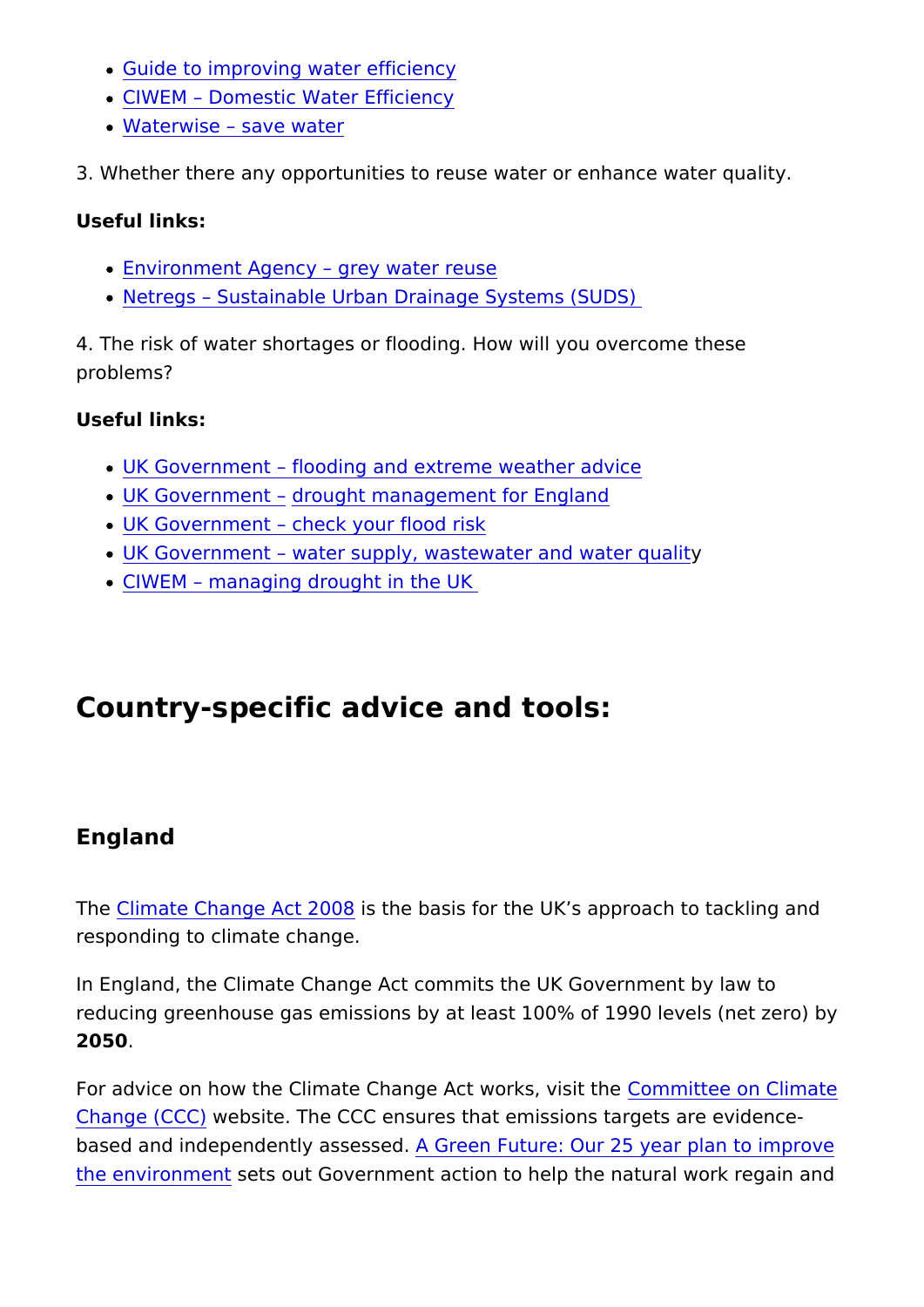retain good health.

Advice built and cultural heritage

- Historic Engaandce on the impacts of climate change on built
- [Museums & Climate Chang](https://mccnetwork.org/news)e Network
- . Arts Council repoortculture is combating climate change
- [Julie s Bi](https://juliesbicycle.com)cyaclleondon-based charity that supports the creativ act on climate change and environmental sustainability
- . [The Construction Leadership](https://www.constructionleadershipcouncil.co.uk/about/) *ICaosu* seil up Kthe Green Construct Board to drive forward environmental sustainability in the U industry.

Advice landscapes and nature

- . [Natural England and RSPB Climate Change A](http://publications.naturalengland.org.uk/publication/5679197848862720)daptation Manu
- . [The Wildlife Trust response to c](https://www.wildlifetrusts.org/climate-emergency)limble change
- [Committee for Climate Change report on land-use](https://www.theccc.org.uk/publication/land-use-policies-for-a-net-zero-uk/) policies re [achieve net zero in](https://www.theccc.org.uk/publication/land-use-policies-for-a-net-zero-uk/) the UK
- [Environment Agency g](https://www.gov.uk/government/collections/environment-agency-and-climate-change-adaptation)undauding flood risk assessment
- [Woodland Trust Emergency](https://www.woodlandtrust.org.uk/press-centre/2020/01/emergency-tree-plan/) forreeh Plank
- [Government calls for 30 per cent of world s oceans to](https://www.gov.uk/government/news/gove-calls-for-30-per-cent-of-worlds-oceans-to-be-protected-by-2030) be pro
- [UK s 30by30 Initiative to save the](https://deframedia.blog.gov.uk/2019/09/25/10-countries-join-30by30-initiative/) world s ocean

Toolkits and advice

- Ashden and Friends of the Setaint able Towns and Cities
- [Farmers and Growers carbon](https://calculator.farmcarbontoolkit.org.uk/) calculator

Northern Ireland

Northern Ireland does not currently have any separate climate on Greenhouse gas emissions from Northern Ireland contribute to t the Climate Change Act 2008 (2n @ 50 Qzero by

Find out more inhotheern Ireland Climate Change Adaptation Prog [2019 20](https://www.daera-ni.gov.uk/publications/northern-ireland-climate-change-adaptation-programme-2019-2024)24 n[d Civil Society and Local Government Adapts su](https://www.climatenorthernireland.org/cmsfiles/NICCAP-Civil-Society-and-Local-Government-Adapts.pdf)pporting

There is more information in intereduance Risk Assessment 201 [Northern Ire](https://www.theccc.org.uk/wp-content/uploads/2016/07/UK-CCRA-2017-Northern-Ireland-National-Summary.pdf)land K Climate Change projections

Advice built and cultural heritage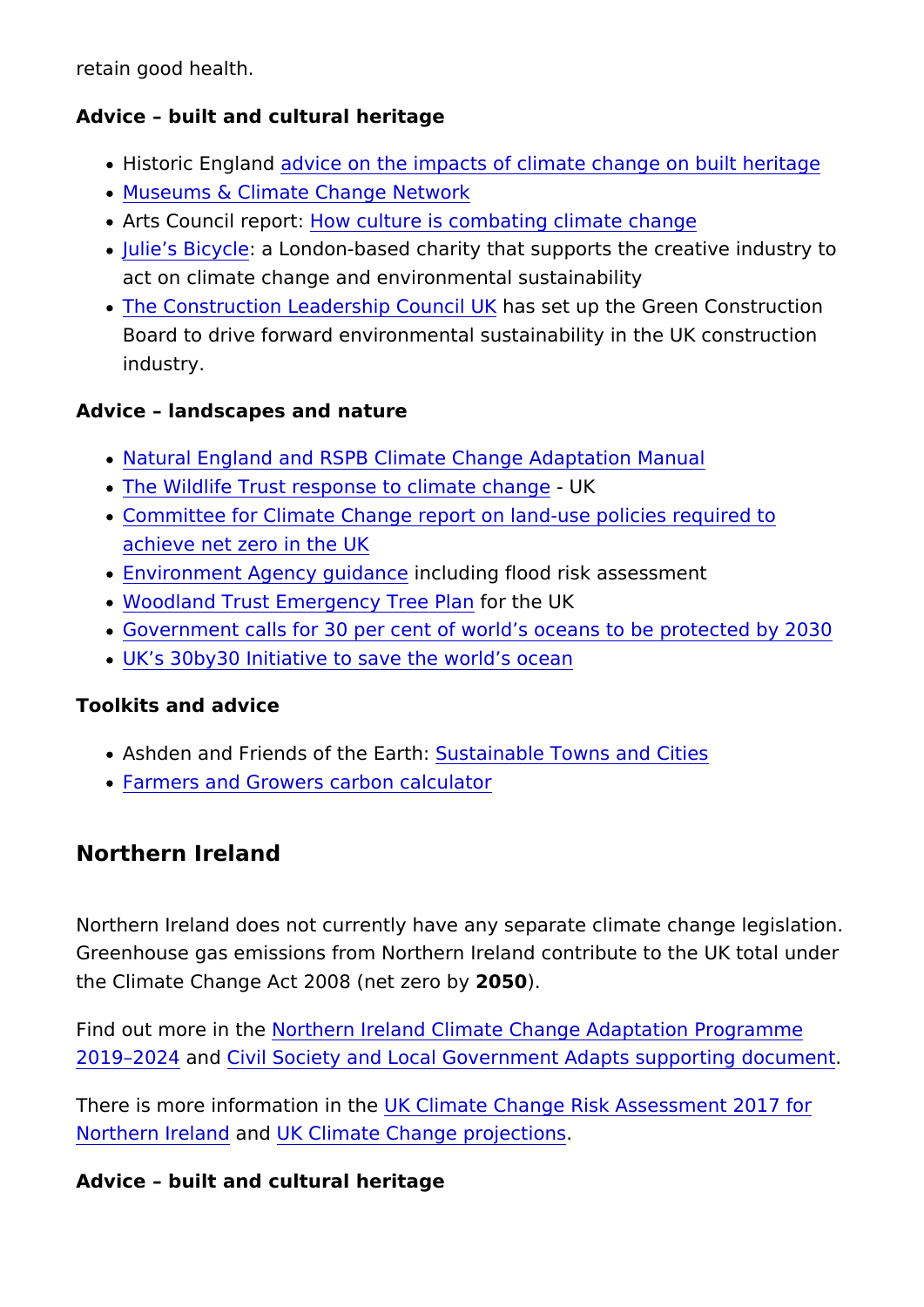[Advice on cutting carbon](https://www.nibusinessinfo.co.uk/content/carbon-emissions-and-climate-change) emissions

Toolkits and advice

- . [Climate Northern](https://www.climatenorthernireland.org.uk/) Iceilmate change network and e-newsletter
- [Northern Ireland Environ](https://www.nienvironmentlink.org/)ment Link
- Committee on Climate addwaing eon reducing emissions

Scotland

Scotland has declared a climate emergency and set world-leading become a net-zero emission  $2045$ tThe Climate Change (Emissions Reduction Targets) (Scotland) Act 2019 sets these targets, with reductions of at least 56% by 2020, 75% by 2030, 90% by 2040.

Climate change policy in Scotland responds to both UK and Sco Scotland s legislation requires a delivery plan for meeting targets at least every five years.

The Scottish Climate Change Adaptation Programme (SCCAP) ad impacts identified for Scotland in the UK Climate Change Risk / (CCRA). It pubDisime adte Ready Scotland: Second Scottish Climate [Adaptation Programme 2](https://www.gov.scot/publications/climate-ready-scotland-second-scottish-climate-change-adaptation-programme-2019-2024/)011n9-220p2t4ember 2019.

Advice built and cultural heritage

- · Historic Environment Scoloimated: Action Plan 020520
- $\bullet$  Historic Environment SCcloimated: Change Adaptation for Traditi [Buildin](https://www.engineshed.scot/publications/publication/?publicationId=a0138f5b-c173-4e09-818f-a7ac00ad04fb)gs
- [Built Environment Forum Scotland](https://www.befs.org.uk/resources/historic-environment-case-studies/cross-cutting/) case studies

Advice museums and collections

• Museums Galleries Scotlandeguidoammoental monitonmoning [pollut](https://www.museumsgalleriesscotland.org.uk/advice/collections/identifying-and-reducing-air-pollution/)ion

Advice landscapes and nature

• Scotland s Nature ACgoeming winities and landEsnovapoen mental [assessm](https://www.nature.scot/professional-advice/planning-and-development/environmental-assessment)ent Matural Capital Asset Index

Toolkits and advice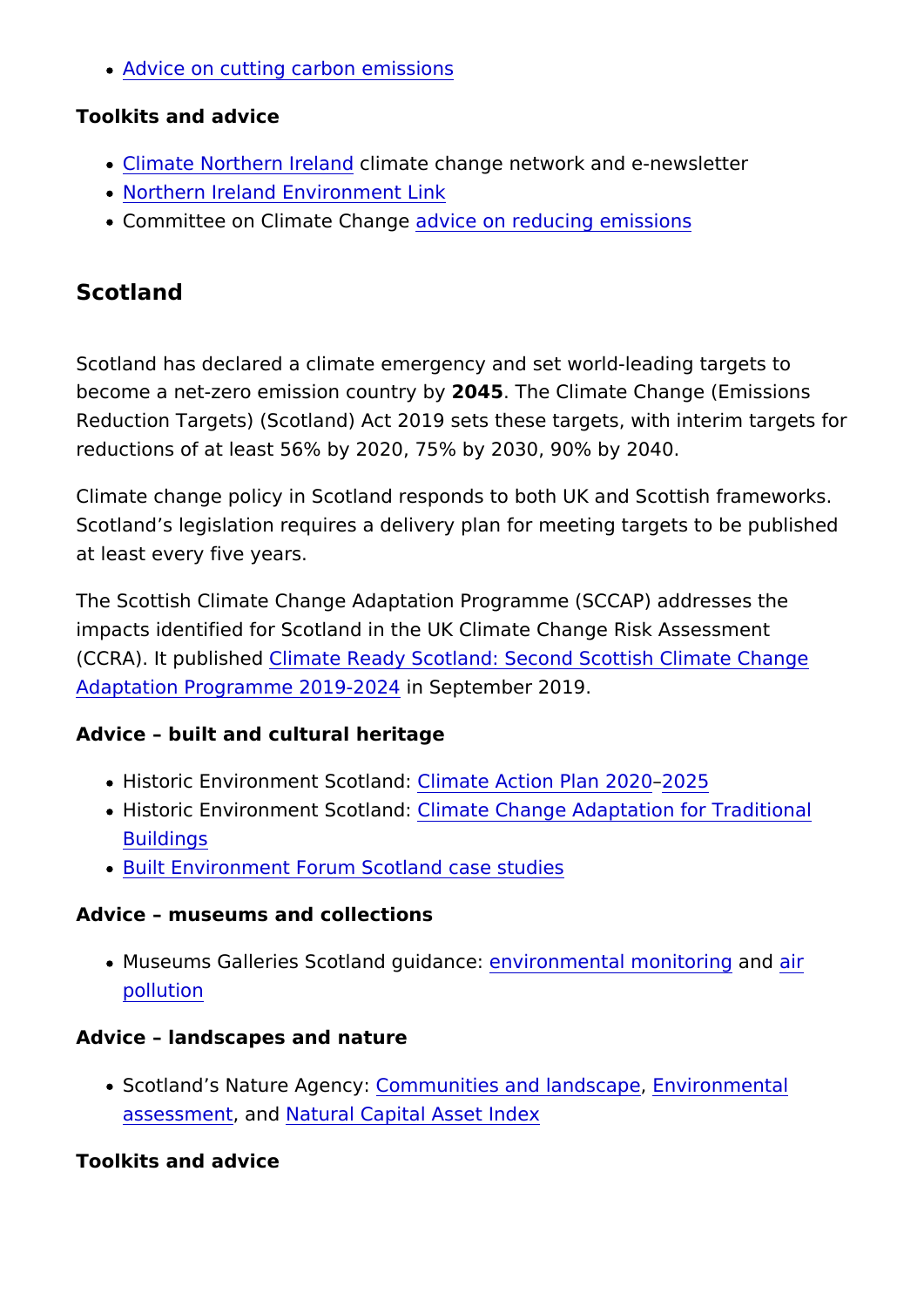- [Adaptation Sco](https://www.adaptationscotland.org.uk/)hlelrpcs the public sector, businesses and comm understand what climate change means across Scotland
- [Sustainable Scotland](https://sustainablescotlandnetwork.org/) Network ic sector professionals
- [Resource Efficient](https://www.resourceefficientscotland.com) Scotland
- . [National Performance Framework: Carbon F](https://nationalperformance.gov.scot/carbon-footprint)ootprint indicator
- [Greener Sco](http://www.greenerscotland.org/)tland
- [Promoting sustainable business tourism | Green Tou](https://gbr01.safelinks.protection.outlook.com/?url=https://www.green-tourism.com/pages/home&data=04|01|Heidi.Budden@heritagefund.org.uk|88a10a4ed283455a2ec408d961a8239e|242ef33def184a01b2940da2d8fc58e3|0|0|637648197040647325|Unknown|TWFpbGZsb3d8eyJWIjoiMC4wLjAwMDAiLCJQIjoiV2luMzIiLCJBTiI6Ik1haWwiLCJXVCI6Mn0=|1000&sdata=qZsMjs43UxYm3gLbWovsV+34LQK1Lu0eDbt3+rgCq+Y=&reserved=0)rism G [\(green-tourism](https://gbr01.safelinks.protection.outlook.com/?url=https://www.green-tourism.com/pages/home&data=04|01|Heidi.Budden@heritagefund.org.uk|88a10a4ed283455a2ec408d961a8239e|242ef33def184a01b2940da2d8fc58e3|0|0|637648197040647325|Unknown|TWFpbGZsb3d8eyJWIjoiMC4wLjAwMDAiLCJQIjoiV2luMzIiLCJBTiI6Ik1haWwiLCJXVCI6Mn0=|1000&sdata=qZsMjs43UxYm3gLbWovsV+34LQK1Lu0eDbt3+rgCq+Y=&reserved=0).com)

Wales

Welsh Government declared a climate emergency. In June 2019, Environment, Energy and Rural Affairs set a target for Wales to emissions 20050

Th[e Environment Act \(Wal](http://www.legislation.gov.uk/anaw/2016/3/contents/enacted)es) 020d 6s a legal framework to manage natural resources. In March 2019, Welsh Gov**ârhonen Calabuon c**hed [Wale](https://gov.wales/sites/default/files/publications/2019-06/low-carbon-delivery-plan_1.pdf)s The plan sets out the Welsh Government s approach to cu increase efficiency in a way that maximises wider benefits for V November 2019, Welsh Government rpous pole shit gdfor all: A climate[conscious W](https://gov.wales/prosperity-all-climate-conscious-wales)aslets, ing out a five-year climate ch[an](https://gov.wales/prosperity-all-climate-conscious-wales-infographic)ge naddaption pla [infograp](https://gov.wales/prosperity-all-climate-conscious-wales-infographic)hic .

Advice built and cultural heritage

- [Historic Environment and Climate Change in Wales S](https://cadw.gov.wales/sites/default/files/2020-02/Adaptation Plan  FINAL WEB  English (1).pdf)ector A
- [Yr Amgylchedd Hanesyddol a Newid Hinsawdd: Cyn](https://cadw.llyw.cymru/sites/default/files/2020-02/Adaptation Plan  FINAL WEB  Welsh (1).pdf)llun Adda
- [A Strategic Approach for Assessing the Impacts of C](https://sustainability.glos.ac.uk/wp-content/uploads/2017/07/A-Strategic-Approach-for-Assessing....CCRI_.pdf)limate On [Historic Environme](https://sustainability.glos.ac.uk/wp-content/uploads/2017/07/A-Strategic-Approach-for-Assessing....CCRI_.pdf)nt 2012

Advice landscapes and nature

- [CADW Flooding and Historic Buil](https://cadw.gov.wales/sites/default/files/2019-07/Flooding and Historic Buildings in Wales Eng.pdf)dings in Wales
- [CADW Llifogydd ac Adeiladau Hanesydd](https://cadw.llyw.cymru/sites/default/files/2019-07/Flooding and Historic Buildings in Wales Cym.pdf)ol yng Nghymru
- [Natural Resources Wales Guidan](https://naturalresources.wales/guidance-and-advice/?lang=en)ce and Advice
- [Cyfoeth Naturiol Cymru Canllawi](https://naturalresources.wales/guidance-and-advice/?lang=cy)au a chyngor
- . [Tree spe](https://naturalresources.wales/guidance-and-advice/environmental-topics/woodland-management/planning-for-the-future/tree-species-choice/?lang=en)ciesow to improve the resilience of your woodland
- [Rhywogaethau](https://naturalresources.wales/guidance-and-advice/environmental-topics/woodland-management/planning-for-the-future/tree-species-choice/?lang=cy) coed

Toolkits and advice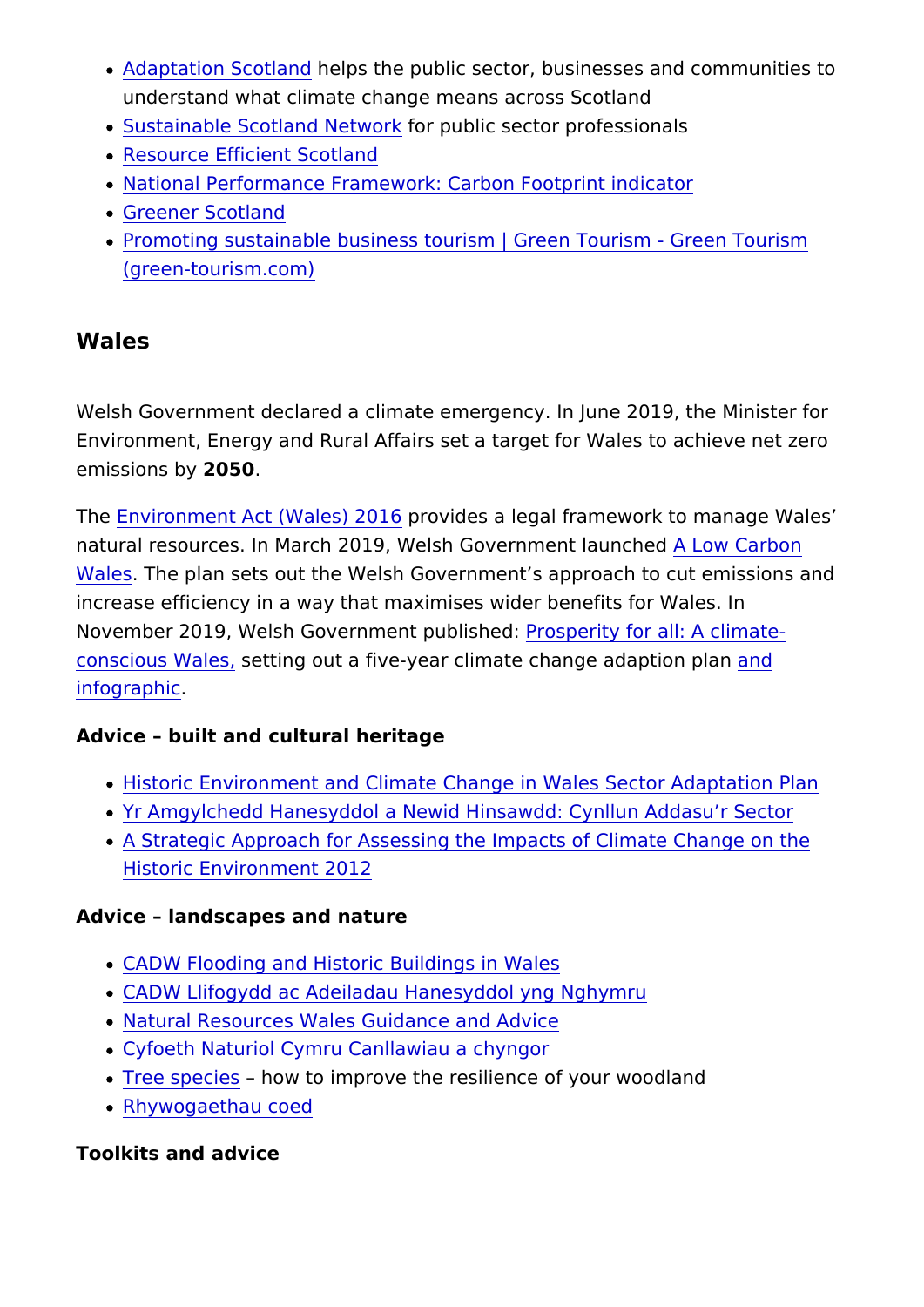• [Cynnal Cy](https://www.cynnalcymru.com/cy/about-us/)hSrustain Wales

[You might also be interested in...](https://www.heritagefund.org.uk/our-work/environmental-sustainability)

How to consider environmental sustainabil your heritage project

How we're tackling climate change